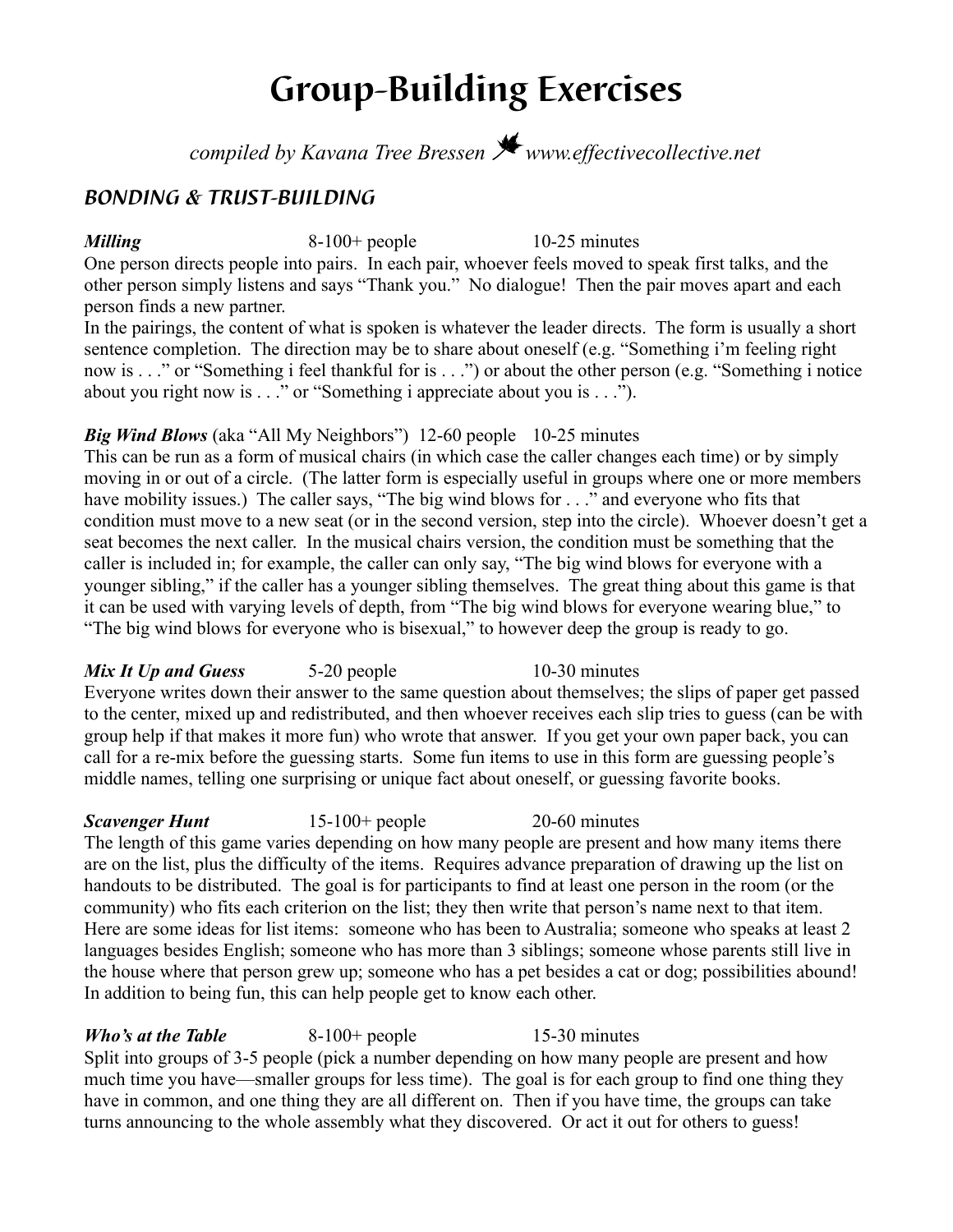# *Blindfold Walk*

Split participants into pairs, and ask one member of each pair to put on a blindfold. Then have the sighted person lead the the blind person on a walk. This simple exercise can also be used to lead into a facilitated conversation about trust and communication.

# *Life Raft*

Place a sheet of paper on the floor, that is the raft. Everyone "swims" around the raft until the leader shouts "SHARK!" and everyone has to get onto the raft before you have counted to five. After each "shark attack" half of the sheet of paper is removed. The group has to find ways of surviving as a group. (You can get up to 15 people on a piece of letter size paper.)

# *Wallets*

Have everyone take out their wallets and spread the contents out on the table in front of them. Offers amazing insights into parts of self usually kept hidden and the commonality of the human experience.

# *If This Person Was a . . .*

This game relies on people in the group knowing each other. Someone volunteers to think of a person in the group, and to answer questions about them. The rest of the group is trying to guess who has been selected. The questions take forms using nouns such as,

"If this person were a house, what kind of house would they be?" or "If this person were a pair of shoes, what kind of shoes would they be?" And so on. Once the person is guessed, a new volunteer selects a new person.

# *Magic Carpet*

Take a towel or something that is barely large enough for the whole group to stand on together. The task is then to turn the towel over, without anyone stepping off of it.

### *Middle Name Guessing Game*

Have everyone write their middle name on a piece of paper and fold it up and put it in a basket. Then people pull the slips of paper out of the basket, and try to guess whose middle name that is.

### *Growing Up Pictures*

Ask everyone to draw a picture of themselves growing up. Then ask: "Do you think that the other people in the room drew pictures that look like yours?" They'll say no. Then have them shout out things they think are the same about the pictures (flip chart). Then have them shout out things they think are different. Then ask, "What do you notice when you compare these two lists?"

### *Walk Together, Walk Apart*

Two people demo first, standing back-to-back in front of the group. They start to walk away from each other, and the rest of the group calls out things they think are different between the two people. When they are far apart, ask the group to call out things that are the same about them, and each time the pair takes a step closer together, until they are back near each other again. Discussion follows on similarities and how they naturally bring us together, differences separate, and so on.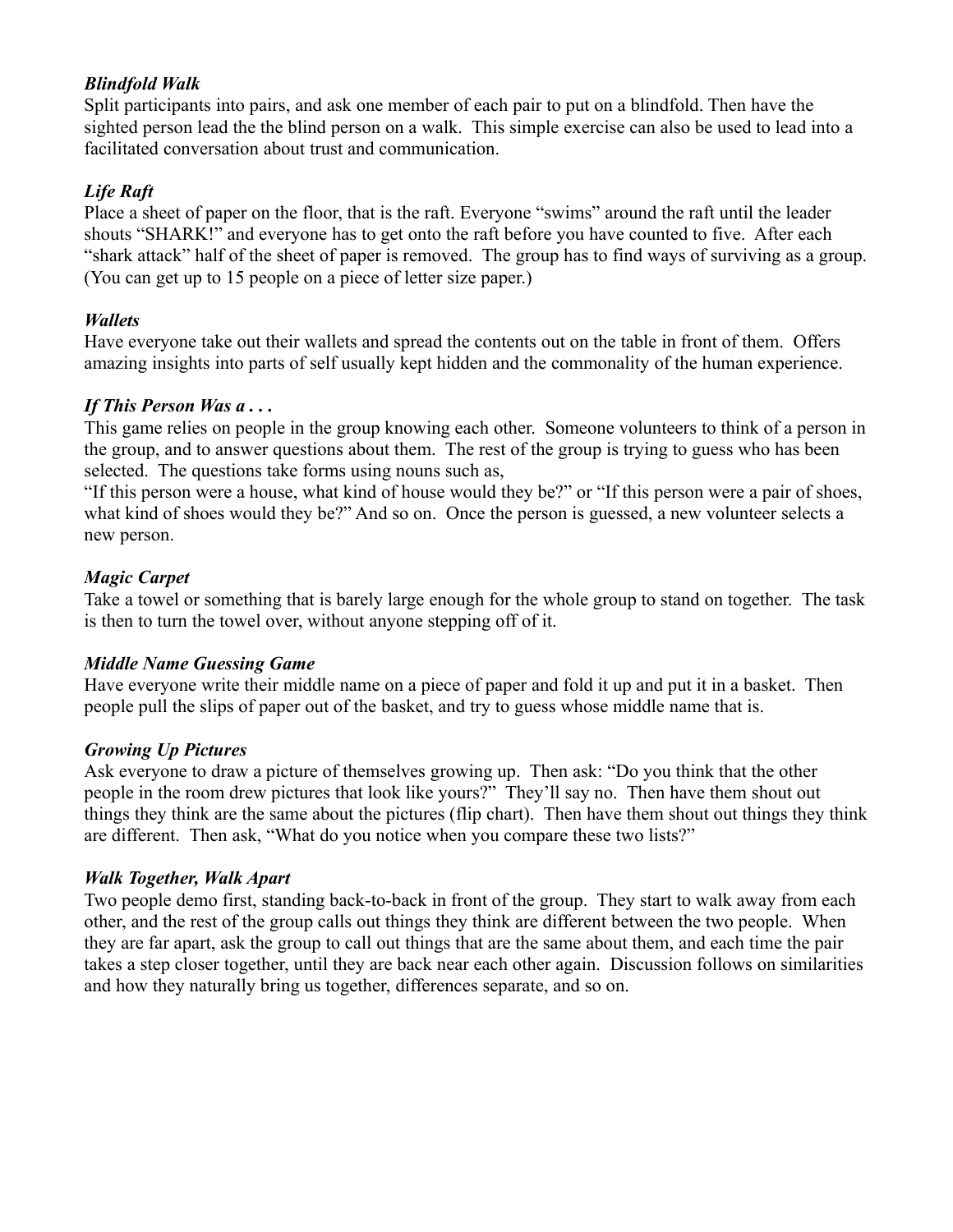# *MOVING AROUND*

*Person-to-Person* 10-60 people 10-20 minutes Requires an odd number of participants. One person starts out as caller, while everyone else pairs up. Caller says, for example, "Elbow to elbow," and all the pairs stand with their elbows touching. Then caller says another body part, e.g. "Back to back," and the pairs stop touching elbows and change to backs. After a few times of this the caller says "Person to person," and everyone switches partners. Whoever doesn't have a partner becomes the next caller.

#### *Stretch & Point*

First person does a stretch, while the rest of the group follows. Then they point to someone else, and that person leads the group in a different stretch, and so on.

#### *Touch Blue*

Have everyone touch something blue. As soon as they touch whatever's been named, call out something else instead, such "touch yellow" or "touch wood" or "touch bumpy." Variations available, e.g. "touch blue on someone else."

#### *Look Up, Look Down*

In a circle, people look at ground, then up at one other person--if meet gaze, then both out. Continue to pull in as circle gets smaller.

#### *Switching Places*

Group standing in a circle, with one person in the middle. Two people across the circle who nod at each other have agreed to switch places. The person in the middle tries to get a place when it comes empty.

#### *Moving to a Stop*

The group is to start moving briskly about the room. They can go anywhere. The objective is to gradually slow down and come to a complete stop and freeze at exactly the same moment. The only restrictions are that there is to be complete silence and no signals used--just be aware of what is going on around you. This exercise is simple and feels good when it works (and usually does). (Again, the key is for nobody to try and control the group. If it doesn't work, point this out and try again.)

#### *Pulse*

The group stands or sits in a circle, and holds hands. The objective of the exercise is for the group to send a hand squeeze or "Pulse" around the ring of hands in a continuous loop. Once the initial pulse is going further pulses can be added.

# *THEATER IMPROV*

*3-Person Machines* 12-45 people 20-45 minutes Form groups of 3. Each group designs and acts out a machine, such as a sewing machine, washing machine, pencil sharpener, etc., for the whole group to guess. (Note, i've wondered whether this might also work using living organisms instead of machines?)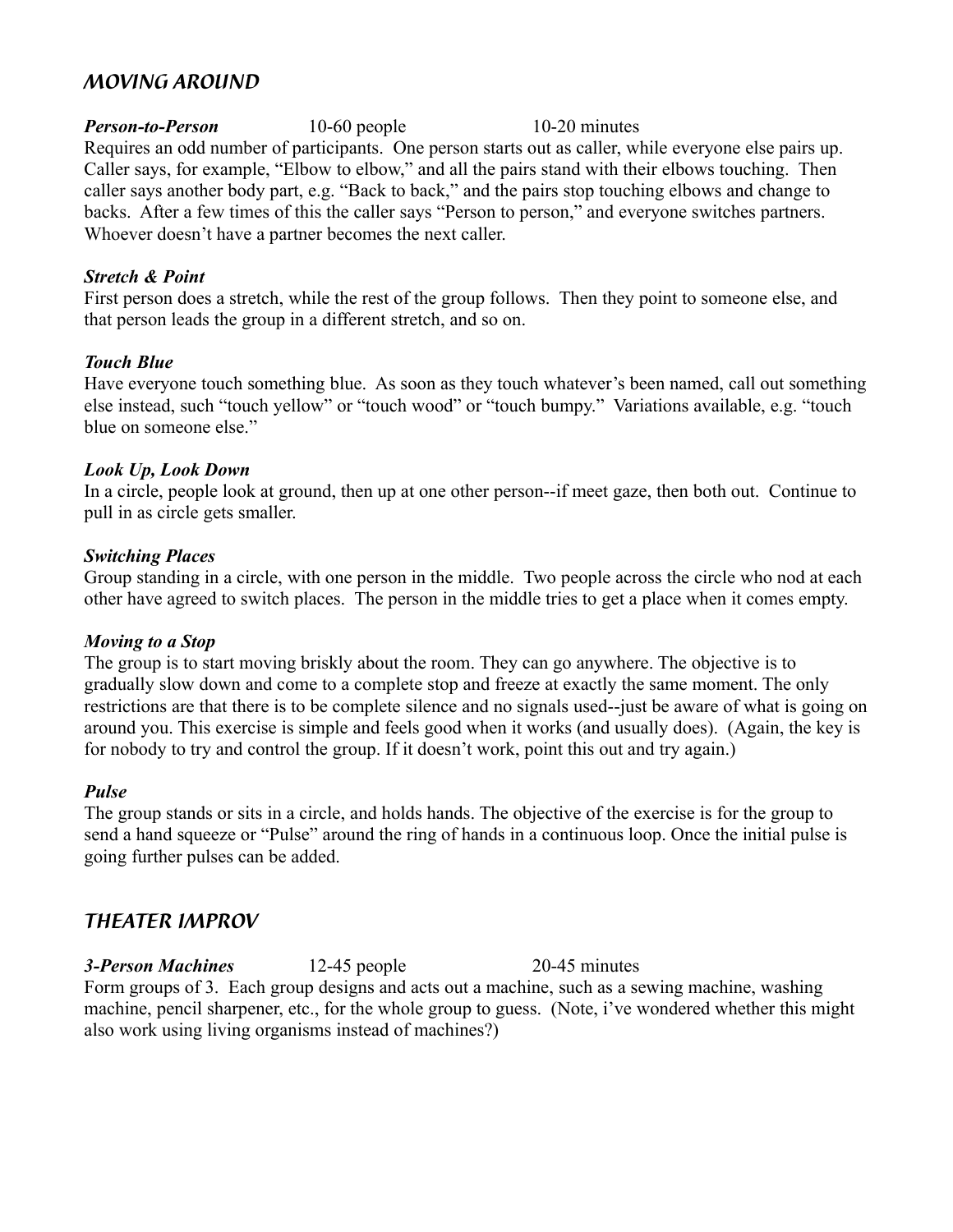#### *What Are You Doing?*

In a circle, standing. A starts a simple mime (e.g. ironing). The quality of the mime is unimportant. B asks "What are you doing?" A replies with something completely different from what co is miming (e.g. "fishing"). B then has to mime this (fishing). C then asks "What are you doing?" and so on. Objectives are speed, no repetition, and always unconnected ideas.

### *The Gift/Magic Glob*

Group stands in a circle. The first person takes out of their pocket an imaginary glob, shapes it into something, and passes it to next person, saying aloud what it is. For example, "Louis, look what i found for you, it's a . . . dead battery!" Louis as the recipient gives a hearty thank you, then shapes the glob into a new gift for the next person. Part of the point of this game is learning to work with whatever you're handed.

# *VERBAL GAMES*

*One-Word Story Building* 4-60 people 10-25 minutes Sit or stand in a circle. Each person says one word (or 3) out loud, adding to the previous words to form sentences. The sentences tell a short story. Or, you can have each person add a sentence.

### *E-poo-you-cat*

Give everyone a full sheet of paper and a pen/pencil. Have everyone fold their pieces of paper horizontally (like an accordion fold) into 8 sections, alternating between small & large sections. Then give everyone a minute to write a phrase on the top section of the paper. Then the papers are passed to the left. The next step is for whoever is now holding the paper to draw a picture representing the phrase they are reading. Then they fold over the sheet so that the next person can't see the original words, and can only see the picture. That person then gives new words for that picture, then folds and passes to the left. And so on, until the papers are filled up. Then you unravel the whole sheets and see what the chain was, often very funny.

### *E-Prime*

Carry on on whatever conversation seems to happen, but do it with no "to be" verbs: is, was, be, am, are, were. (Invented by General Semantics founder Alfred Korzybski, E-prime has a small but passionate following.) Certain phenomena tend to arise in our initial attempts to use E-prime, including: (1) heightened consciousness of our words--before and AS we say them; (2) a lot of humorous, frustrating, instructive communication block; (3) finding ourselves forced into our own experience of life, into the real connections between things and into more detailed articulations. All because we can no longer make oversimplified abstract God-like declarations (like "such and such IS this or that"). For example: Since I can't say "This is a great day!" I have to come up with "I like this day" or "I found myself really engaging in life today" or "This weather makes me feel really good."

# *TEACHING*

# **Secret Agent (or Solar Eclipse)** 12-50 people 10-15 minutes

Leader explains directions. Tell each person to select, in their minds, one person who is out to get them (their personal enemy), but not to let on who it is. Then tell each person to select one person who is their bodyguard, their personal ally, and again not to say who it is. Then tell everyone to walk around while doing their best to keep their ally between them and their enemy at all times. The chaotic patterns that result usually lead to lots of fun.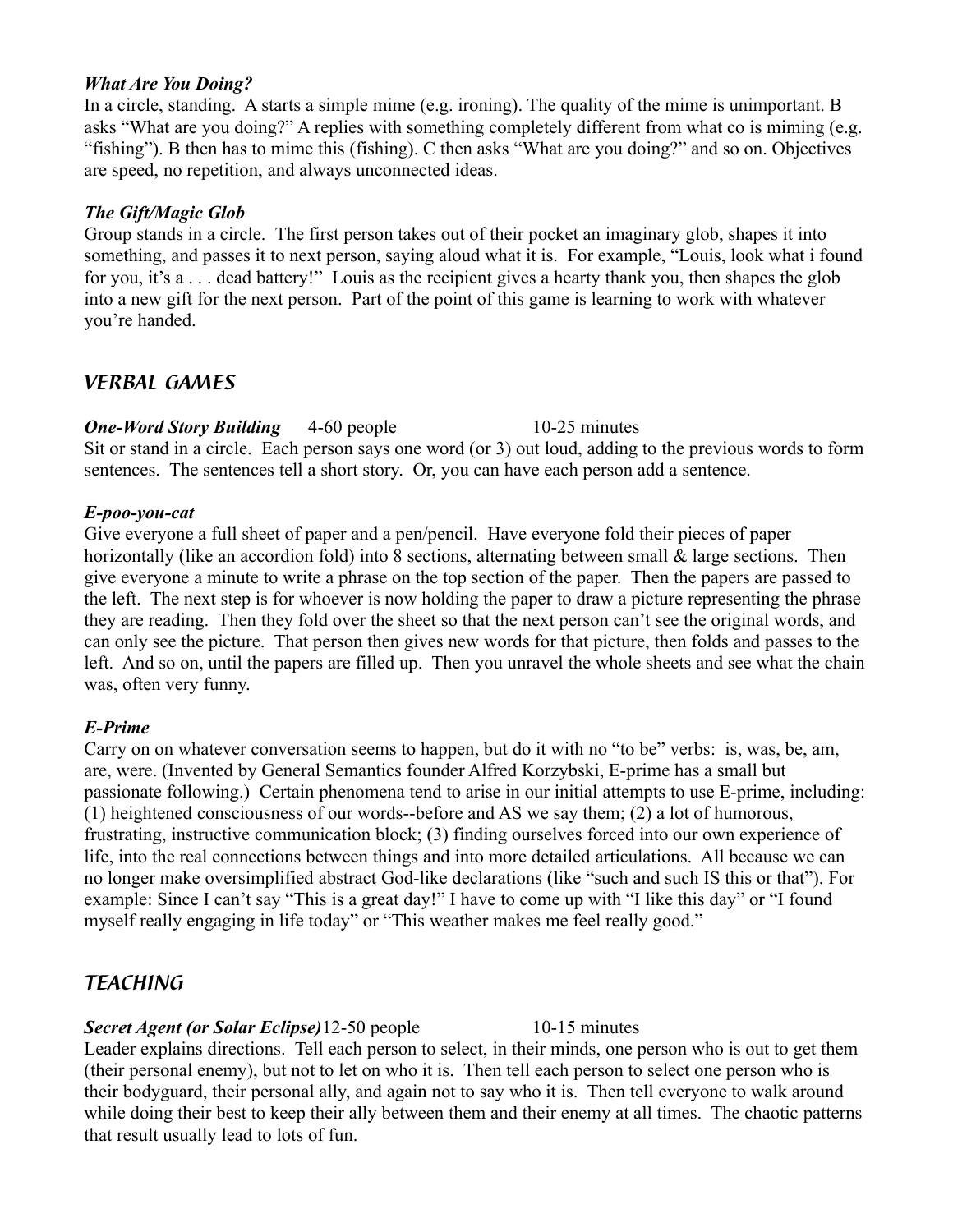**Systems Game** 12-50 people 10-15 minutes Leader explains directions. Tell each person to select, in their minds, two other people in the circle. Then direct them to stay equidistant from both people. Debrief ask: "What did you experience?"

*Doubles* 8-50 people 10-20 minutes

1. The player who chooses to start the game says a word or compound made up of two words, such as "attorney general" or "out/law" or even "con/tact."

2. The next person to speak takes the second word of the first player's double and uses it as the first word of a new double: "general hospital" or "law firm" or "tact/less."

3. Players choose for themselves when to take a turn. Players can take as many turns during the course of the game as feels comfortable.

4. The chain of doubles continues until everyone who wants to play has had a turn.

5. If for ANY reason you don't accept someone's double, simply say "No." Any player may do this at any time to the most recent double. When this happens, the player who gave the word that got declined must come up with a replacement double, or else say "No" to the person who gave the previous double. If necessary, go clear back to the beginning of the chain.

6. Try to play quickly; if the group seems stuck, players should not hesitate to say "No."

# *LAUGHTER*

*Ha* 8-20 people 10-25 minutes Stand in a circle. First person says "Ha." Second person says "Ha-ha." Third person says "Ha-ha-ha." You get the idea. See how many you can get before folks break out into laughter. You can either go all the way up as many as there are people, or start the count over when people laugh.

*Pass the Orange* 7-30 people 10-25 minutes Bring one orange, and stand in a circle. The goal is to pass the orange around the circle without using any hands, by putting it under one's chin and passing it to the next person that way.

# *Lion Tamer*

Group in a circle, with 3 initial "lion tamers" in the middle. The lion tamers try to get others in the outer circle to laugh. Outer circle people can't look away. They can smile, but if they laugh then they join the lion tamers in the middle. Keep going until time is up or until all the lions have been tamed.

# *Honey I Love You, But You Just Can't Make Me Laugh*

One person goes into the center of the circle. They walk up to someone on the outside, and that person then has to say, "Honey, i love you, but you just can't make me laugh"--without smiling or laughing. If they succeed, then the person in the center goes on to another attempt with someone else. If the person on the outside smiles or laughs, then they become the person in the center.